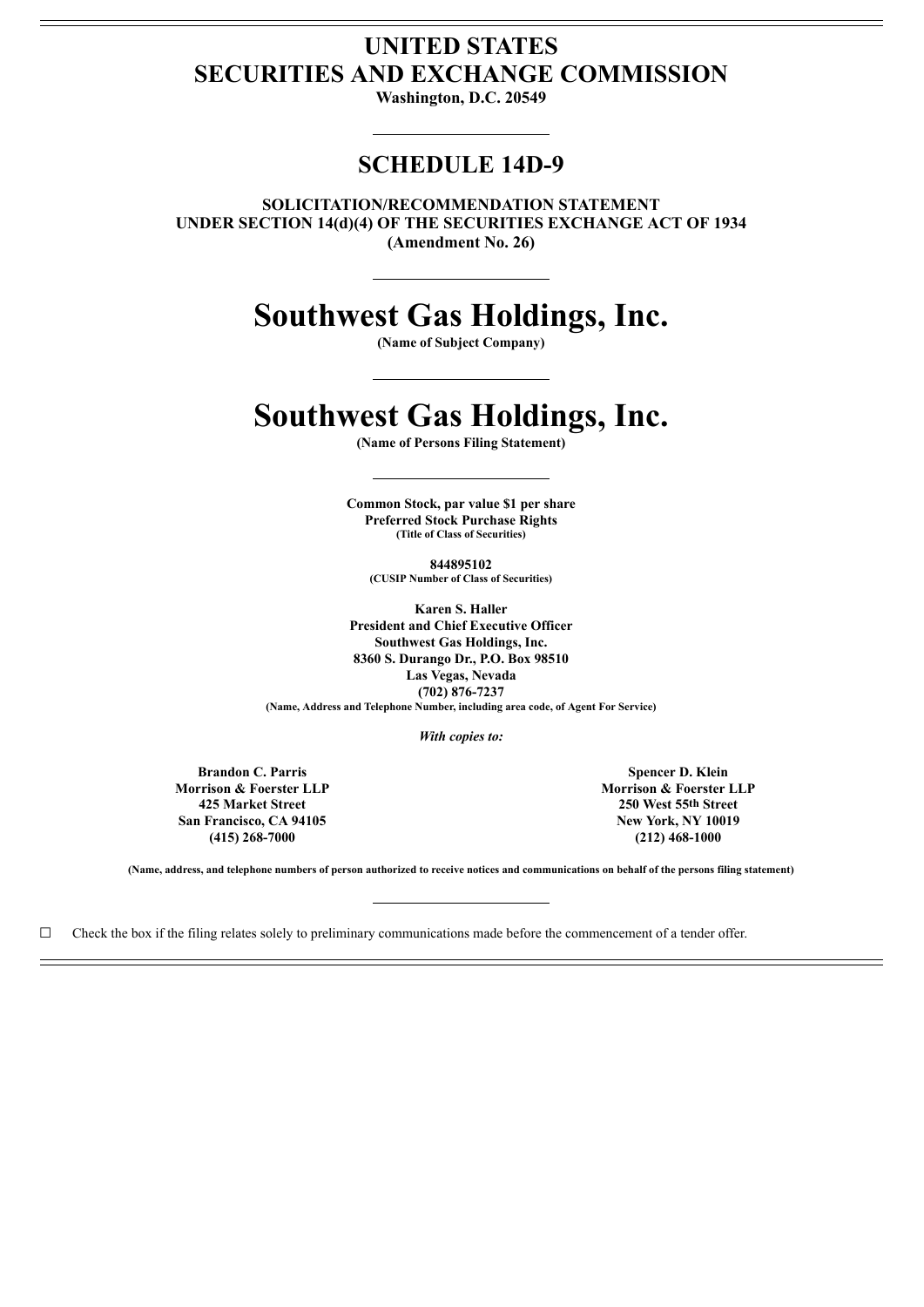#### **Introduction**

This Amendment No. 26 to Schedule 14D-9 (this "Amendment") amends and supplements the Solicitation/Recommendation Statement on Schedule 14D-9 (as amended from time to time, the "Statement") originally filed by Southwest Gas Holdings, Inc., a Delaware corporation (the "Company"), with the Securities and Exchange Commission on November 9, 2021. The Statement relates to the unsolicited tender offer by IEP Utility Holdings LLC, a Delaware limited liability company, and Icahn Enterprises Holdings L.P., a Delaware limited partnership, to purchase any and all of the issued and outstanding shares of common stock, par value \$1 per share, of the Company at a price of \$82.50 per share, in cash, without interest and less any applicable withholding taxes. Except as otherwise set forth in this Amendment, the information set forth in the Statement remains unchanged.

The Statement is hereby amended and supplemented as follows:

#### **Item 9 Financial Statements and Exhibits.**

Item 9 of the Statement is hereby amended and supplemented by adding the following exhibits:

| Exhibit<br>No. | <b>Description</b>                                                               |
|----------------|----------------------------------------------------------------------------------|
| (a)(45)        | Press Release, dated May 6, 2022, with respect to the Settlement with Carl Icahn |
| (a)(46)        | Letter to Employees with respect to the Chief Executive Officer Transition       |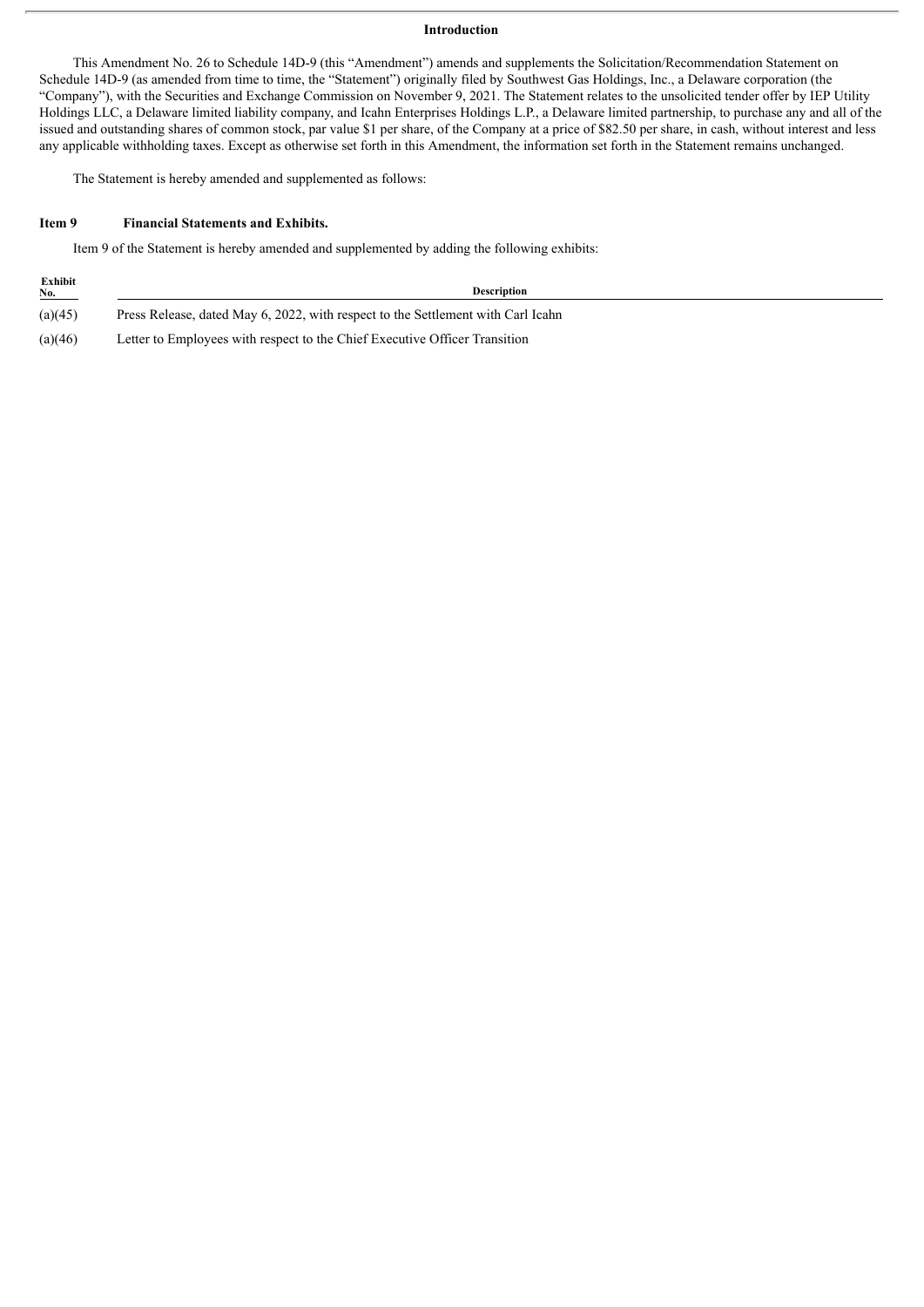#### **SIGNATURE**

After due inquiry and to the best of my knowledge and belief, I certify that the information set forth in this Statement is true, complete and correct.

#### SOUTHWEST GAS HOLDINGS, INC.

/s/ Thomas E. Moran Date: May 6, 2022 Thomas E. Moran Vice President/Corporate Secretary/Legal Counsel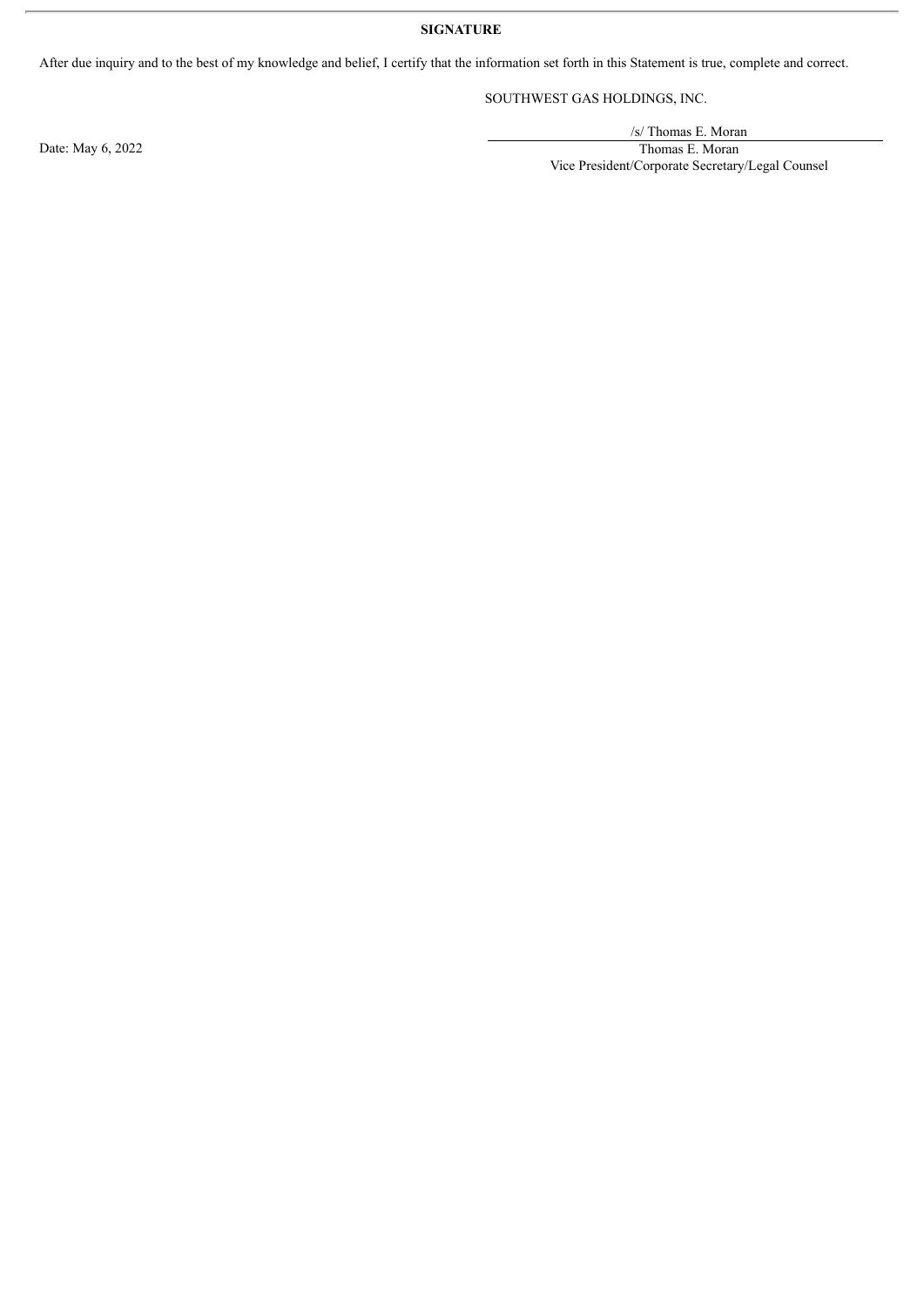#### **Southwest Gas Announces Settlement with Carl Icahn**

Up to Four New Directors to Join Board: Andrew W. Evans, H. Russell Frisby, Jr., Henry P. Linginfelter and Andrew J. Teno

#### *Expands Strategic Transactions Committee*

#### *Company Continuing Expeditious Strategic Alternatives Process to Maximize Stockholder Value*

Las Vegas – May 6, 2022 – Southwest Gas Holdings, Inc. (NYSE: SWX) ("Southwest Gas" or the "Company") today announced that it has entered into a settlement agreement (the "Agreement") with Carl Icahn ("Mr. Icahn") and his affiliated entities. Pursuant to the Agreement, at least three, and up to four, new directors will join the Southwest Gas Board of Directors (the "Board"). Following the 2022 Annual Meeting of Stockholders (the "Annual Meeting"), the Board will continue the previously announced review of a full range of strategic alternatives to maximize stockholder value including a sale of the Company, a separate sale of one or more of its business units and/or the spin-off of Centuri, which is expected to be tax-free to stockholders. Under the terms of the Agreement, the composition of the Board will be amended as follows:

- Mr. Icahn has the right to appoint at least three directors effective immediately following the Annual Meeting: Andrew W. Evans, H. Russell Frisby, Jr., and Henry P. Linginfelter.
- A fourth director (Andrew J. Teno, unless he is otherwise already appointed to the Board, in which case one of Mr. Evans, Mr. Frisby, Jr. or Mr. Linginfelter will be appointed instead) will join the Board in the event that the Company determines to not spin-off Centuri. The decision whether to spin-off Centuri will be made within 90 days after the date of the Agreement.
- Mr. Icahn may elect to have Mr. Teno replace one of the three new directors within 90 days after the date of the Agreement.
- Current Board members, Robert L. Boughner and Thomas A. Thomas, have resigned effective immediately following the Annual Meeting.
- Current Board member, José A. Cárdenas, will resign from the Board if and when a fourth new director joins the Board.
- Current Board member, E. Renae Conley, will be appointed as Chair of the Board following the Annual Meeting.

In a separate release issued today, the Company announced that the Southwest Gas Board has appointed Karen S. Haller, Executive Vice President, as President and Chief Executive Officer, effective immediately. Ms. Haller succeeds John P. Hester, President and Chief Executive Officer. Mr. Hester has also resigned from the Board, effective immediately. Ms. Haller will be appointed to the Board, immediately following the Annual Meeting.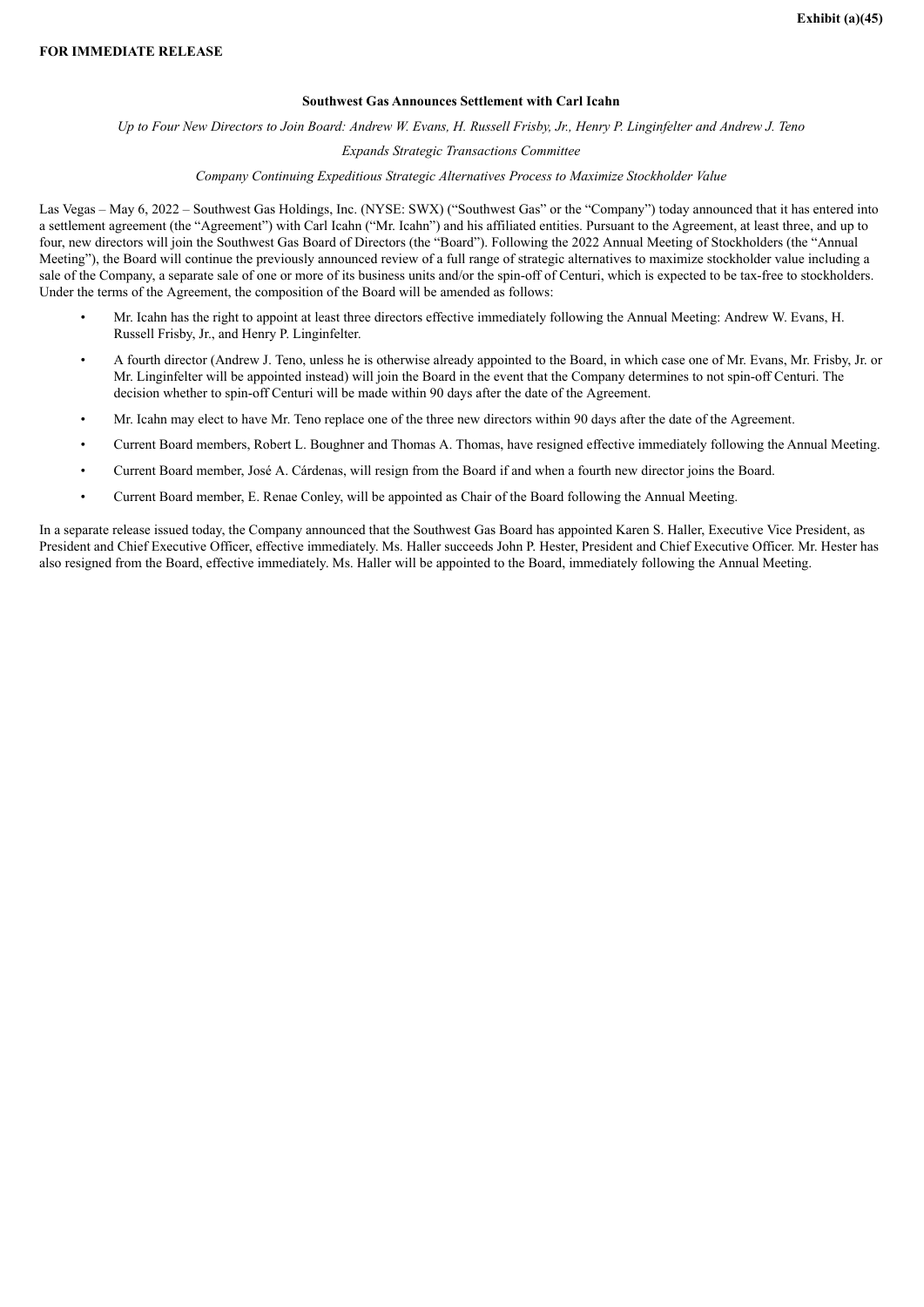Following the changes in the composition of the Board, the Board will comprise 11 directors, 10 of whom will be independent.

"Acting as an independent Board, we heard the valuable feedback from our stockholders and determined our best course of action was to eliminate the uncertainty of a proxy contest so as to concentrate our focus on the strategic process," said incoming Chair of the Board Ms. Conley. "We intend to work with the new directors to maximize value for all stockholders. We commit to continued valuable engagement with our investors as we execute on our strategic plan."

Under the terms of the Agreement, the Board's Strategic Transactions Committee (the "Committee") will be expanded following the Annual Meeting to comprise six members: three current directors and Committee members, Anne Mariucci, Carlos Ruisanchez and Jane Lewis-Raymond, and three new directors, Mr. Evans, Mr. Frisby, and Mr. Linginfelter. If Mr. Teno joins the Board, he may replace one of the new Committee members at Mr. Icahn's discretion. Ms. Mariucci will continue to serve as Chair of the Committee.

Under the terms of the Agreement, Mr. Icahn will withdraw his slate of director nominees with respect to the Annual Meeting and vote in favor of the Company's nominees. The Company will amend the terms of its stockholder rights plan to increase the triggering percentage from 10% to 24.9%. In addition, Mr. Icahn will amend his \$82.50 tender offer to acquire the outstanding shares of Southwest Gas to extend the expiration date to the date that is 10 business days following the date of the amendment, and will purchase shares validly tendered and not withdrawn as of that date, subject to a cap on his aggregate ownership of 24.9%. Mr. Icahn will not further extend or amend the tender offer.

The Agreement includes customary standstill and voting commitments that will extend until 30 days prior to the end of the advance notice period for the submission of director nominees in connection with the 2023 Annual Meeting of Stockholders. In the event there is a definitive agreement for the sale of the entire Company or its natural gas utility, Southwest Gas Corporation, prior to that date, the standstill will extend until 30 days prior to the end of the advance notice period for the submission of director nominees in connection with the 2024 Annual Meeting of Stockholders.

While the standstill is in effect, Mr. Icahn has agreed to vote all of his shares in favor of any Board-approved sale of the entire Company or its natural gas utility, Southwest Gas Corporation.

Pursuant to the Agreement, Mr. Icahn has withdrawn his litigation against the Company.

The Agreement will be filed with the Securities and Exchange Commission.

Moelis & Company LLC is serving as financial advisor to the Committee and also advised on the settlement agreement. Lazard is serving as financial advisor to Southwest Gas and Morrison & Foerster LLP and Cravath, Swaine & Moore LLP are serving as legal advisors.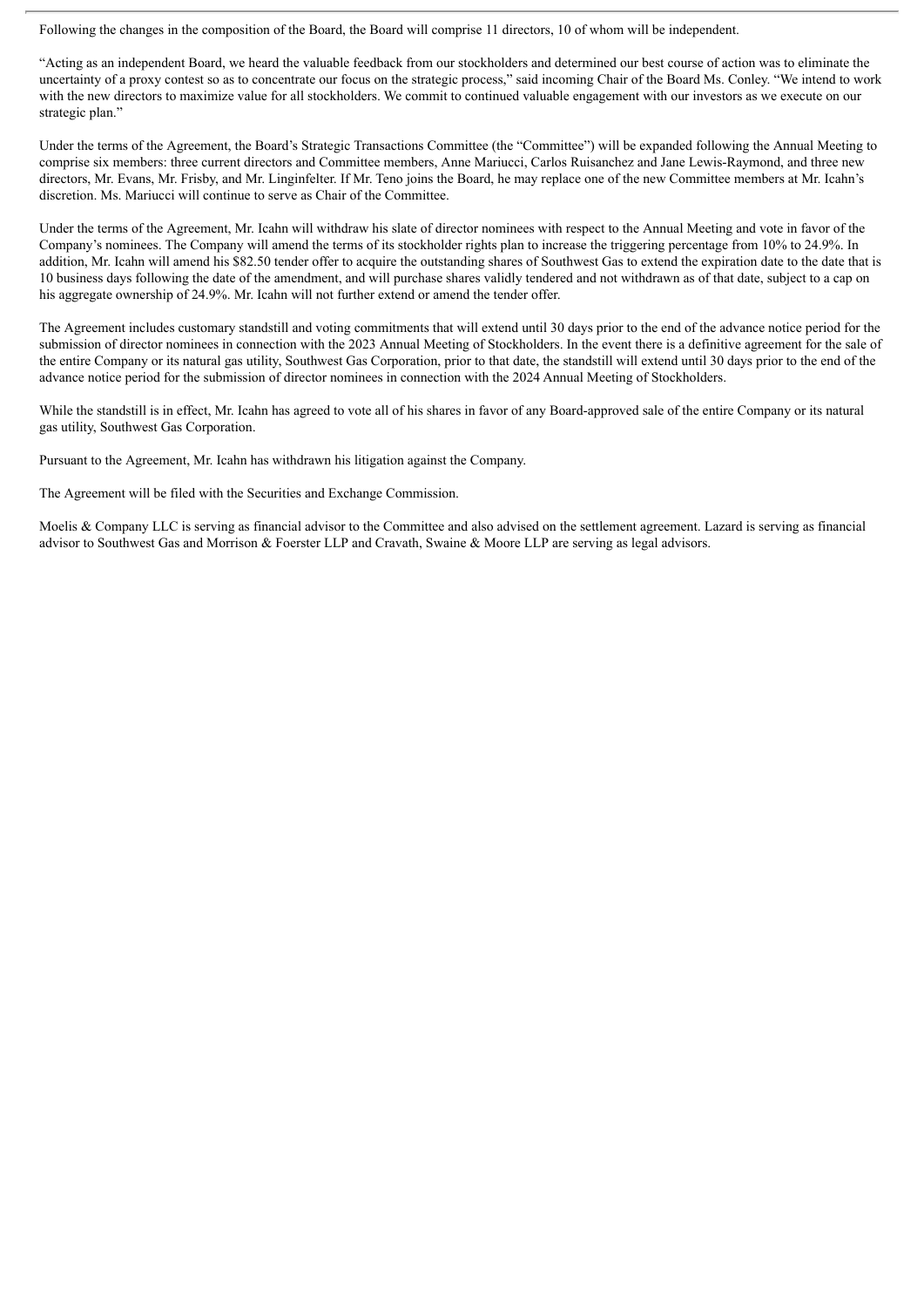#### **New Director Biographies:**

#### **About Andrew W. Evans**

Mr. Evans is a retired Chief Financial Officer of Southern Company, having served in the position from 2018 to 2021. He previously served as the CEO of AGL Resources, Inc., before which he held a variety of other positions at the company from 2003 to 2018. Prior to AGL, Mr. Evans spent 9 years with Mirant Corp, a global energy provider and commodity trading company. Mr. Evans began his career at the Federal Reserve Bank of Boston. Mr. Evans holds a bachelor's degree in economics from Emory University.

#### **About H. Russell Frisby, Jr.**

Mr. Frisby served as a Partner at the Stinson LLP law firm from September 2009 until December 2021 where he led the Telecommunications Group and was co-leader of the firm's State Utilities Practice Group. Mr. Frisby previously served on the board of Pepco Holdings, Inc., an S&P 500 energy utility, from September 2012 until March 2016 (when it was acquired by Exelon Corporation), where he was a member of the Finance and Compensation/Human Resources Committees. Prior to its acquisition by Windstream, Mr. Frisby served on the board of PAETEC Holdings, a national Fortune 1000 competitive telecommunications company (CLEC), from February 2007 until November 2011, where he was a member of the Compensation Committee. He received the Energy Bar Association's 2019 State Regulatory Practitioner Award for his innovation and superior advocacy. Mr. Frisby is a graduate of Yale Law School and Swarthmore College.

#### **About Henry P. Linginfelter**

Mr. Linginfelter is a recently retired executive with Southern Company Gas, a large gas utility with gas distribution and gas pipeline businesses. Mr. Linginfelter has diverse utilities experience, including regulatory engagement across multiple jurisdictions. He holds a bachelor's degree in Industrial Management from Georgia Tech University and an MBA from the J. Mack Robinson College of Business at Georgia State University.

#### **About Andrew J. Teno**

Mr. Teno has been a portfolio manager at Icahn Capital, the entity through which Mr. Icahn manages investment funds, since October 2020. Mr. Teno previously worked at Fir Tree Partners, a New York based private investment firm that invests worldwide in public and private companies, real estate and sovereign debt, from 2011 to April 2020. Prior to that, he worked at Crestview Partners from 2009 to 2011 as an associate in their private equity business, and at Gleacher Partners, a boutique mergers and acquisitions firm, from 2007 to 2009. Mr. Teno has been a director of: FirstEnergy Corp. (NYSE: FE), an electric utility, since March 2021; Herc Holdings Inc. (NYSE: HRI), an equipment rental company, since February 2021; and Cheniere Energy, Inc. (NYSE: LNG), a liquefied natural gas company, since February 2021. Mr. Teno previously served as a director of Eco-Stim Energy Solutions from March 2017 to December 2018. Mr. Teno received an undergraduate business degree from the Wharton School at the University of Pennsylvania in 2007.

#### **About Southwest Gas Holdings, Inc.**

Southwest Gas Holdings, Inc., through its subsidiaries, engages in the business of purchasing, distributing and transporting natural gas, and providing comprehensive utility infrastructure services across North America. Southwest Gas Corporation, a wholly owned subsidiary, safely and reliably delivers natural gas to over two million customers in Arizona, California and Nevada. The Company's MountainWest subsidiary provides natural gas storage and interstate pipeline services within the Rocky Mountain region. Centuri Group, Inc., a wholly owned subsidiary, is a strategic infrastructure services company that partners with regulated utilities to build and maintain the energy network that powers millions of homes and businesses across the United States and Canada.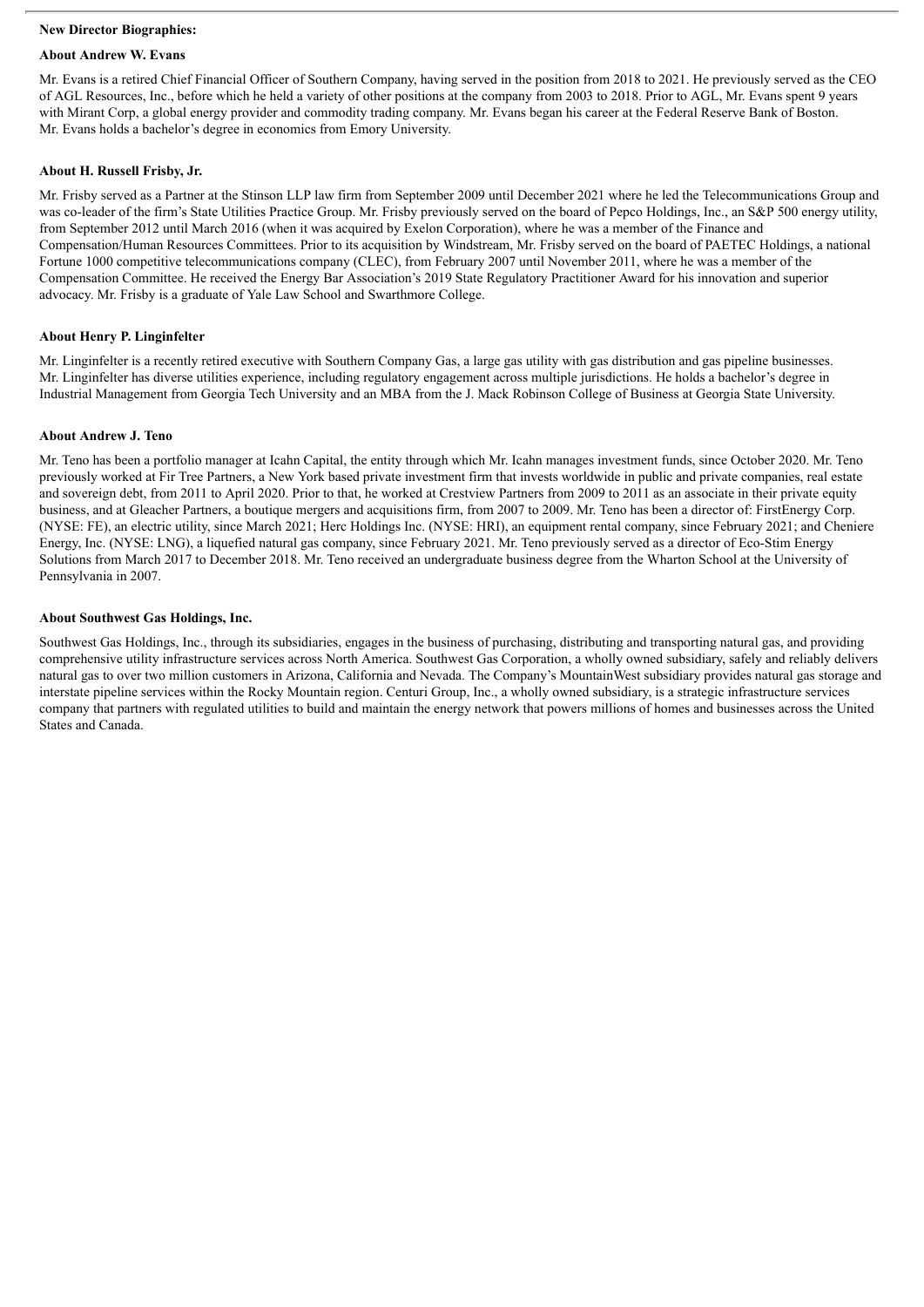#### **How to Find Further Information**

This communication does not constitute a solicitation of any vote or approval in connection with the Annual Meeting. In connection with the Annual Meeting, the Company has filed a definitive proxy statement with the U.S. Securities and Exchange Commission ("SEC"), which the Company has furnished to its stockholders in connection with the Annual Meeting. The Company may furnish additional materials in connection with the Annual Meeting. BEFORE MAKING ANY VOTING DECISION, WE URGE STOCKHOLDERS TO READ THE PROXY STATEMENT (INCLUDING ALL AMENDMENTS AND SUPPLEMENTS THERETO) AND WHITE PROXY CARD AND OTHER DOCUMENTS WHEN SUCH INFORMATION IS FILED WITH THE SEC CAREFULLY AND IN THEIR ENTIRETY, BECAUSE THEY CONTAIN IMPORTANT INFORMATION ABOUT THE COMPANY AND THE ANNUAL MEETING. The proposals for the Annual Meeting are being made solely through the definitive proxy statement. In addition, a copy of the definitive proxy statement may be obtained free of charge from www.swgasholdings.com/proxymaterials. Security holders also may obtain, free of charge, copies of the proxy statement and any other documents filed by Company with the SEC in connection with the Annual Meeting at the SEC's website at http://www.sec.gov, and at the Company's website at www.swgasholdings.com.

Important Information for Investors and Stockholders: This communication does not constitute an offer to buy or solicitation of an offer to sell any securities. In response to the tender offer for the shares of the Company commenced by IEP Utility Holdings LLC and Icahn Enterprises Holdings L.P., the Company has filed a solicitation/recommendation statement on Schedule 14D-9 with the SEC. INVESTORS AND STOCKHOLDERS OF *SOUTHWEST GAS HOLDINGS ARE URGED TO READ THE SOLICITATION/RECOMMENDATION STATEMENT AND OTHER DOCUMENTS FILED WITH THE SEC CAREFULLY IN THEIR ENTIRETY BECAUSE THEY WILL CONTAIN IMPORTANT INFORMATION. Investors and* stockholders may obtain a free copy of these documents free of charge at the SEC's website at www.sec.gov, and at the Company's website at www.swgasholdings.com. In addition, copies of these materials may be requested from the Company's information agent, Innisfree M&A Incorporated, *toll-free at (877) 825-8621.*

Forward-Looking Statements: This press release contains forward-looking statements within the meaning of the U.S. Private Securities Litigation Reform Act of 1995, Section 27A of the Securities Act of 1933, as amended, and Section 21E of the Securities Exchange Act of 1934, as amended. Such statements include, without limitation, statements regarding Southwest Gas Holdings, Inc. (the "Company") and the Company's expectations or intentions regarding the future. These forward-looking statements can often be identified by the use of words such as "will", "predict", "continue", "forecast", "expect", "believe", "anticipate", "outlook", "could", "target", "project", "intend", "plan", "seek", "estimate", "should", "may" and "assume", as well as variations of such words and similar expressions referring to the future, and include (without limitation) statements regarding expectations with respect to a separation of Centuri, the future performance of Centuri, Southwest Gas's dividend ratios and Southwest Gas's future performance. A number of important factors affecting the business and financial results of the Company could cause actual results to differ materially from those stated in the forward-looking statements. These factors include, but are not limited to, the timing and amount of rate relief, changes in rate *design, customer growth rates, the ef ects of regulation/deregulation, tax reform and related regulatory*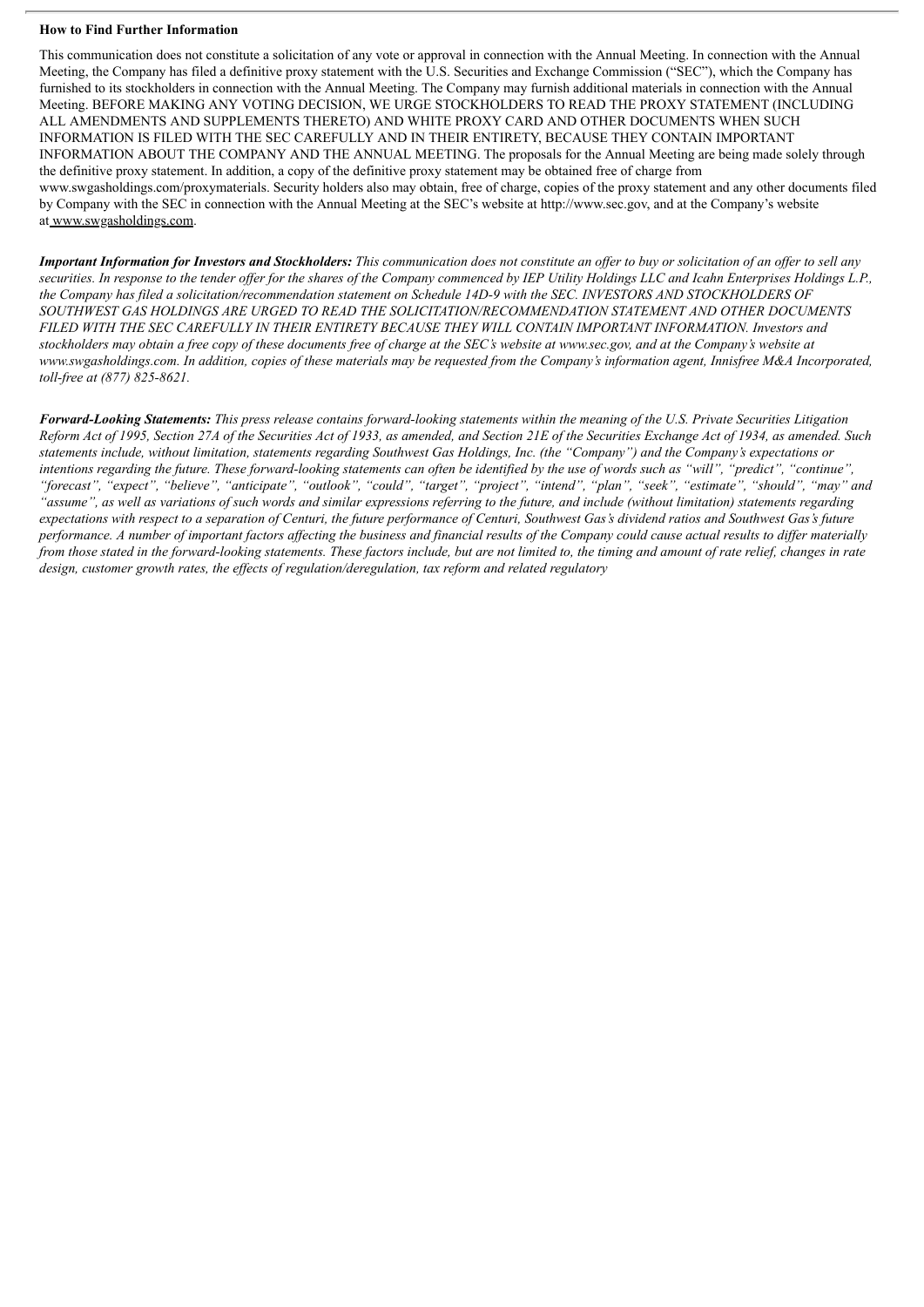decisions, the impacts of construction activity at Centuri, whether we will separate Centuri within the anticipated timeframe and the impact to our results of operations and financial position from the separation, the potential for, and the impact of, a credit rating downgrade, the costs to integrate Mountain West, future earnings trends, inflation, sufficiency of labor markets and similar resources, seasonal patterns, the cost and management attention of ongoing litigation that the Company is currently engaged in, the effects of the pending tender offer and proxy contest brought by Carl Icahn and his affiliates, and the impacts of stock market volatility. In addition, the Company can provide no assurance that its discussions about future operating margin, operating income, COLI earnings, interest expense, and capital expenditures of the natural gas distribution segment will occur. Likewise, the Company can provide no assurance that discussions regarding utility infrastructure services segment revenues, EBITDA as a percentage of revenue, and interest expense will transpire, nor assurance regarding acquisitions or their impacts, including management's plans or expectations related thereto, including with regard to Riggs Distler or MountainWest. Factors that could cause actual results to differ also include (without limitation) those discussed under the heading "Risk Factors" in the Company's most recent Annual Report on Form 10-K and in the Company's and Southwest Gas Corporation's current and periodic reports, including our Quarterly Reports on Form  $10$ -Q, filed from time to time with the SEC. The statements in this press release are made as of the date of this press release, even if subsequently made available by the Company on its Web site or otherwise. The Company does not assume any obligation to update the forward-looking statements, whether written or oral, that may be made from time *to time, whether as a result of new information, future developments, or otherwise.*

Participants in the Solicitation: The directors and officers of the Company may be deemed to be participants in the solicitation of proxies in connection with the Annual Meeting. Information regarding the Company's directors and officers and their respective interests in the Company by security holdings or otherwise is available in its most recent Annual Report on Form 10-K filed with the SEC and the definitive Proxy Statement on Schedule 14A filed with the SEC in connection with the Annual Meeting. Additional information regarding the interests of such potential participants is included in other *relevant materials filed with the SEC.*

#### **Contacts**

For investor information, contact: Boyd Nelson, (702) 876-7237, boyd.nelson@swgas.com; or Innisfree M&A Incorporated, Scott Winter/Jennifer Shotwell/Jon Salzberger, (212) 750-5833.

For media information, contact: Sean Corbett, (702) 876-7219, sean.corbett@swgas.com; or Joele Frank, Wilkinson Brimmer Katcher, Dan Katcher / Tim Lynch, (212) 355-4449.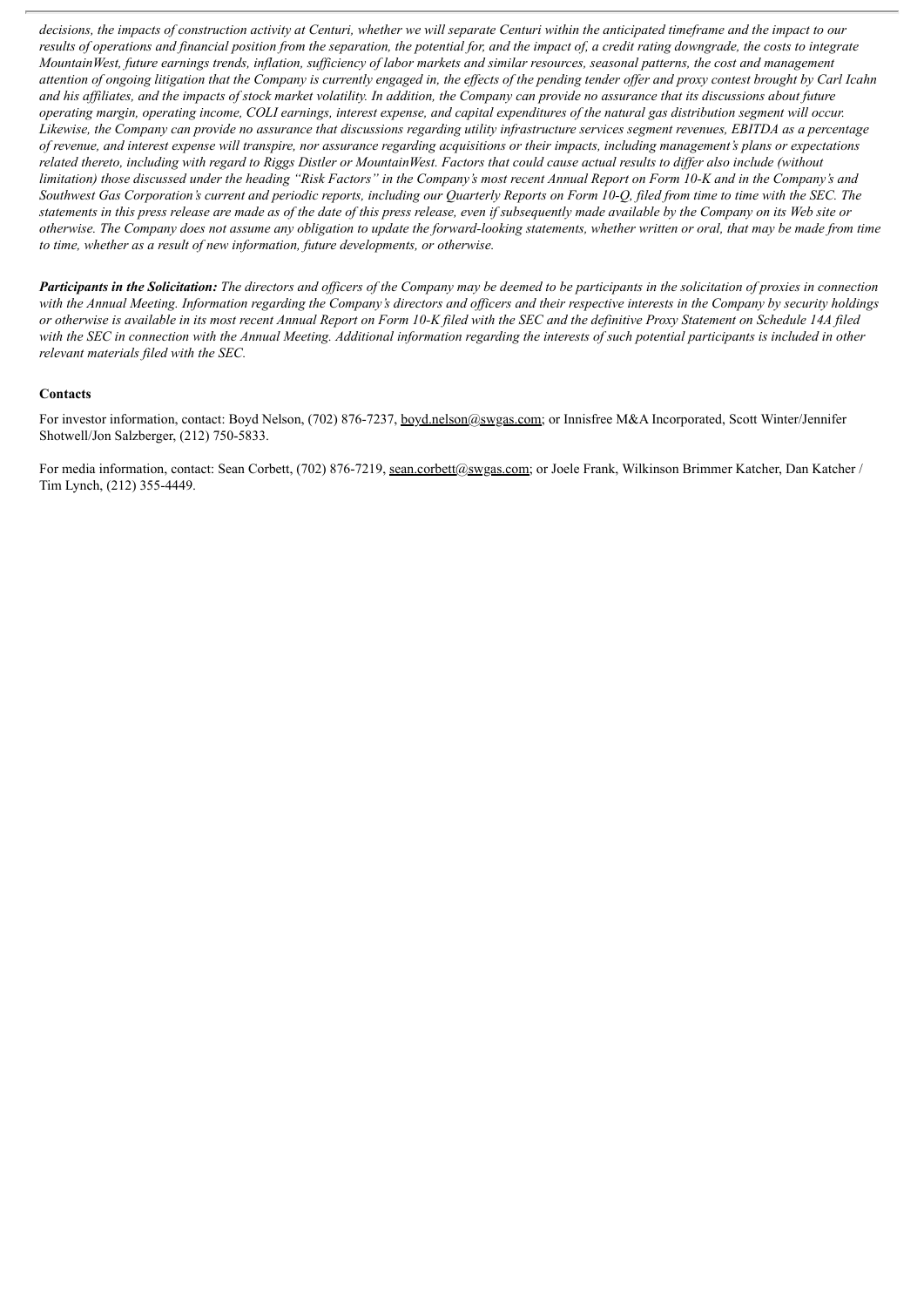

May 6, 2022 Companywide

## **John P. Hester to Retire Following 33-Year Career with the Company Karen S. Haller Named President & CEO**

After 33 years of dedicated service at Southwest Gas, our President and CEO, John Hester, has announced his retirement from the Company. Immediately succeeding John as President and CEO is Karen Haller.

John started his career at Southwest Gas as a regulatory analyst in 1989 and was promoted to CEO in 2015. Some of John's significant contributions to the Company over the last 30+ years include growing our Company business to over \$6B in market capitalization and over two million customers, securing rate decoupling for all Southwest Gas Corporation service areas, achieving excellent customer satisfaction ratings and more.

"It's been an honor to serve, including the last 7 years as CEO, with some of the most talented and dedicated teammates anywhere. While I'm excited about my retirement, retiring from a company I've come to know as family is bittersweet, but the Company is in good hands with Karen. Karen has been a colleague and partner of mine for many years, and I am excited for her to take the reins and lead Southwest Gas into its next chapter of success. She has been a tremendous contributor to Southwest Gas in a variety of leadership roles and very few people know the ins and outs of this business like her. I am confident that Southwest Gas is poised for continued growth and even greater success under her leadership," said John Hester.

"On behalf of Southwest Gas, I want to thank John for his many years of service to the Company. We wish him well in his retirement. The Board is looking forward to continued success under Karen's leadership," commented Michael Melarkey, Chairman, Southwest Gas Board of Directors.

Karen joined Southwest Gas in 1997 as Senior Counsel and received several promotions before being named Executive Vice President, Chief Legal and Administrative Officer of Southwest Gas. In her role as President and CEO, she will continue growing our businesses, preparing for the energy transition across our service territories while driving value for our stockholders, and determining the best path forward for Southwest Gas.

"I'm very excited to take this next step with all of you. I know you will join me in congratulating John on his retirement. We appreciate John's many contributions and for building a strong culture of safety, reliability and service. I look forward to working with all Southwesters to continue our track record of success and rapid growth," stated Karen Haller.

Please join us in congratulating Karen on her new role and wishing John a happy retirement.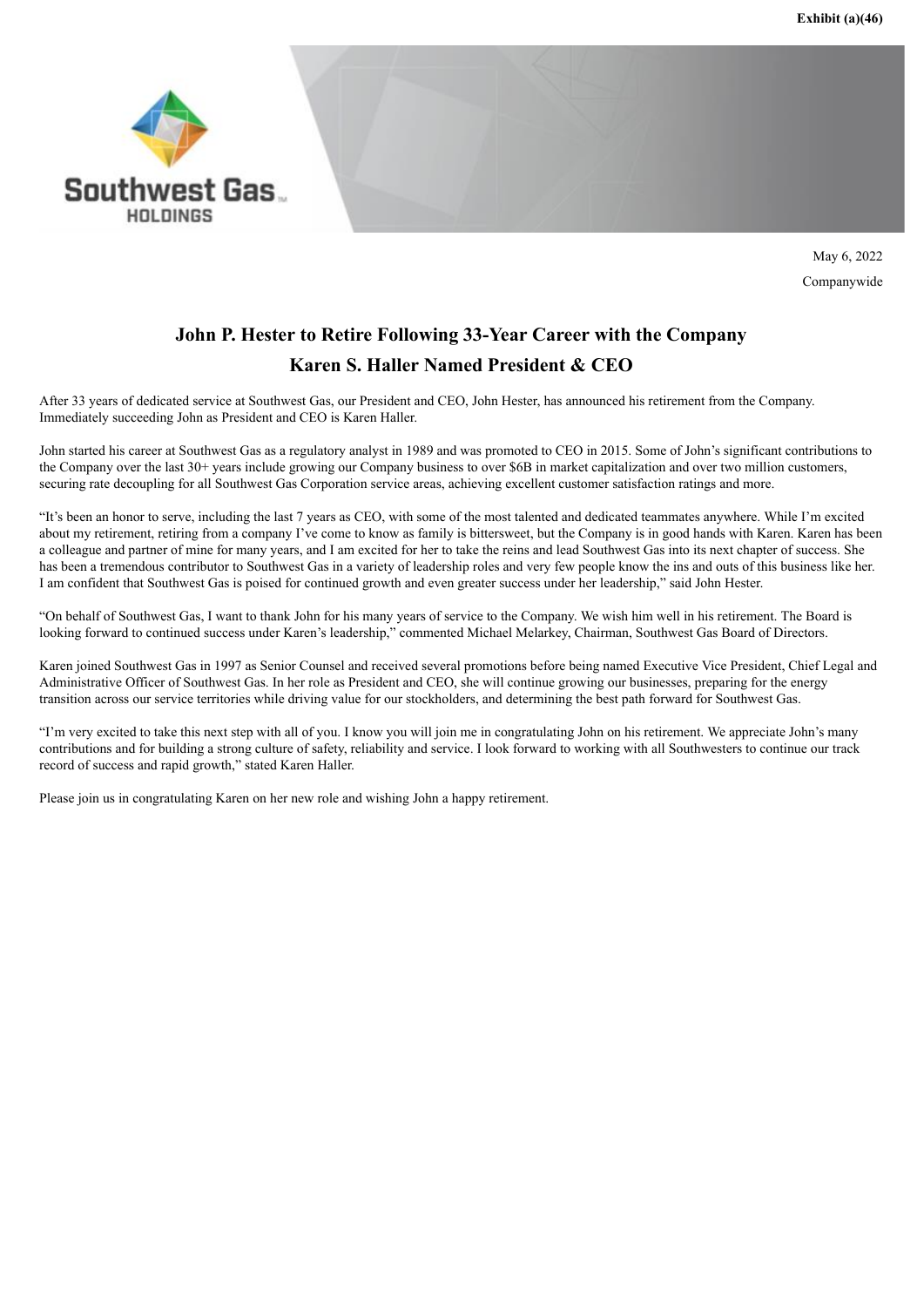#### **How to Find Further Information**

This communication does not constitute a solicitation of any vote or approval in connection with the 2022 annual meeting of stockholders of Southwest Gas Holdings, Inc. (the "Company") (the "Annual Meeting"), scheduled to be held May 12, 2022. In connection with the Annual Meeting, the Company has filed a definitive proxy statement with the U.S. Securities and Exchange Commission ("SEC"), which the Company has furnished to its stockholders in connection with the Annual Meeting. The Company may furnish additional materials in connection with the Annual Meeting. BEFORE MAKING ANY VOTING DECISION, WE URGE STOCKHOLDERS TO READ THE PROXY STATEMENT (INCLUDING ALL AMENDMENTS AND SUPPLEMENTS THERETO) AND WHITE PROXY CARD AND OTHER DOCUMENTS WHEN SUCH INFORMATION IS FILED WITH THE SEC CAREFULLY AND IN THEIR ENTIRETY, BECAUSE THEY CONTAIN IMPORTANT INFORMATION ABOUT THE COMPANY AND THE ANNUAL MEETING. The proposals for the Annual Meeting are being made solely through the definitive proxy statement. In addition, a copy of the definitive proxy statement may be obtained free of charge from www.swgasholdings.com/proxymaterials. Security holders also may obtain, free of charge, copies of the proxy statement and any other documents filed by Company with the SEC in connection with the Annual Meeting at the SEC's website at http://www.sec.gov, and at the Company's website at www.swgasholdings.com.

Important Information for Investors and Stockholders: This communication does not constitute an offer to buy or solicitation of an offer to sell any securities. In response to the tender offer for the shares of the Company commenced by IEP Utility Holdings LLC and Icahn Enterprises Holdings L.P., the Company has filed a solicitation/recommendation statement on Schedule 14D-9 with the SEC. INVESTORS AND STOCKHOLDERS OF *SOUTHWEST GAS HOLDINGS ARE URGED TO READ THE SOLICITATION/RECOMMENDATION STATEMENT AND OTHER DOCUMENTS FILED WITH THE SEC CAREFULLY IN THEIR ENTIRETY BECAUSE THEY WILL CONTAIN IMPORTANT INFORMATION. Investors and* stockholders may obtain a free copy of these documents free of charge at the SEC's website at www.sec.gov, and at the Company's website at www.swgasholdings.com. In addition, copies of these materials may be requested from the Company's information agent, Innisfree M&A Incorporated, *toll-free at (877) 825-8621.*

Forward-Looking Statements: This press release contains forward-looking statements within the meaning of the U.S. Private Securities Litigation Reform Act of 1995, Section 27A of the Securities Act of 1933, as amended, and Section 21E of the Securities Exchange Act of 1934, as amended. Such statements include, without limitation, statements regarding Southwest Gas Holdings, Inc. (the "Company") and the Company's expectations or intentions regarding the future. These forward-looking statements can often be identified by the use of words such as "will", "predict", "continue", "forecast", "expect", "believe", "anticipate", "outlook", "could", "target", "project", "intend", "plan", "seek", "estimate", "should", "may" and "assume", as well as variations of such words and similar expressions referring to the future, and include (without limitation) statements regarding expectations with respect to a separation of Centuri, the future performance of Centuri, Southwest Gas's dividend ratios and Southwest Gas's future performance. A number of important factors affecting the business and financial results of the Company could cause actual results to differ materially *from those stated in the forward-looking statements. These*